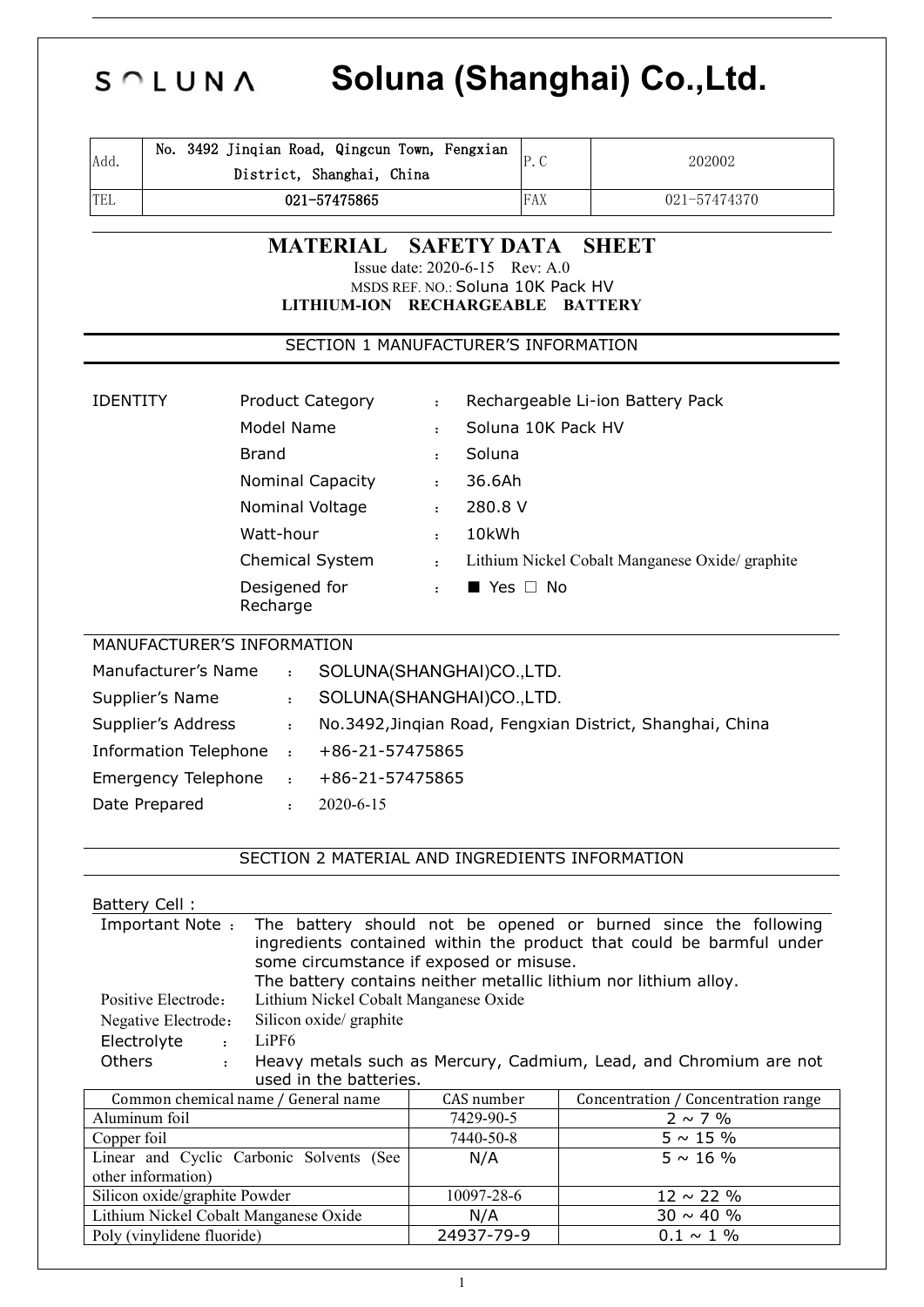# **Soluna (Shanghai) Co.,Ltd.**  $S \cap L$   $U N \wedge$

| Add.                     | No. 3492 Jinqian Road, Qingcun Town, Fengxian<br>District, Shanghai, China |     | P.C           |               | 202002          |  |
|--------------------------|----------------------------------------------------------------------------|-----|---------------|---------------|-----------------|--|
| TEL                      | 021-57475865                                                               |     |               |               | 021-57474370    |  |
|                          | Steel, nickel and inert polymer                                            | N/A |               |               | $0.2 \sim 5 \%$ |  |
|                          | Circuit Module:                                                            |     |               |               |                 |  |
|                          | HAZARDOUS INGREDIENTS                                                      |     |               | $\frac{0}{0}$ | CAS number      |  |
|                          | Lead                                                                       |     |               | < 0.1         | 7439-92-1       |  |
| Mercury                  |                                                                            |     |               |               | 7439-97-6       |  |
| Chromium                 |                                                                            |     |               |               | 7440-47-3       |  |
| Cadmium                  |                                                                            |     |               |               | 7440-43-9       |  |
|                          | Plastic Parts:                                                             |     |               |               |                 |  |
| HAZARDOUS INGREDIENTS    |                                                                            |     | $\frac{0}{0}$ |               | CAS number      |  |
| Lead                     |                                                                            |     | < 0.1         |               | 7439-92-1       |  |
| <b>Nickel</b>            |                                                                            |     | < 0.01        |               | 7440-02-0       |  |
| <b>CFCs</b>              |                                                                            |     | 0             |               | $75 - 69 - 4$   |  |
| Polyclorinated Biphenyls |                                                                            |     | 0             |               | 1336-36-3       |  |

SECTION 3 HAZARDS IDENTIFICATION

PRIMARY ROUTES OF ENTRY

Skin contact, Skin absorption, Eye contact, Inhalation, and Ingestion : NO SYMPTOMS OF EXPOSURE

Skin contact: No effect under routine handling and use.

Skin absorption: No effect under routine handling and use.

Eye contact: No effect under routine handling and use.

Inhalation: No effect under routine handling and use.

REPORTED AS CARCINOGEN : Not applicable

#### SECTION 4 FIRST-AID MEASURES

#### **Internal cell materials of an opened battery cell**

- ・ Inhalation :
	- Make the victim blow his/her nose, gargle. Seek medical attention if necessary.
- Skin contact :

Remove contaminated clothes and shoes immediately. Wash the adhere or contact region with soap and

plenty of water immediately.

・ Eye contact : Immediately flush eyes with water continuously for at least 15 minutes. Seek medical attention immediately.

#### **A battery cell and internal cell materials of an opened battery cell**

Ingestion :

Induce vomiting. When it is impossible or the feeling is not well after vomiting, seek medical attention.

#### ECTION 5 FIRE-FIGHTING MEASURE

- Suitable extinguishing media : Pouring water, carbon dioxide gas, nitrogen gas, chemical powder fire extinguishing medium and fire foam.
- Specific hazards : Corrosive gas may be emitted during fire.
- Specific methods of fire-fighting : When the battery burns with other combustibles simultaneously, take fire extinguishing method which correspond to the combustibles. Extinguish a fire from the windward as much as possible.
- Special protective equipment for firefighters : Respiratory protection : Respiratory equipment of a gas cylinder style or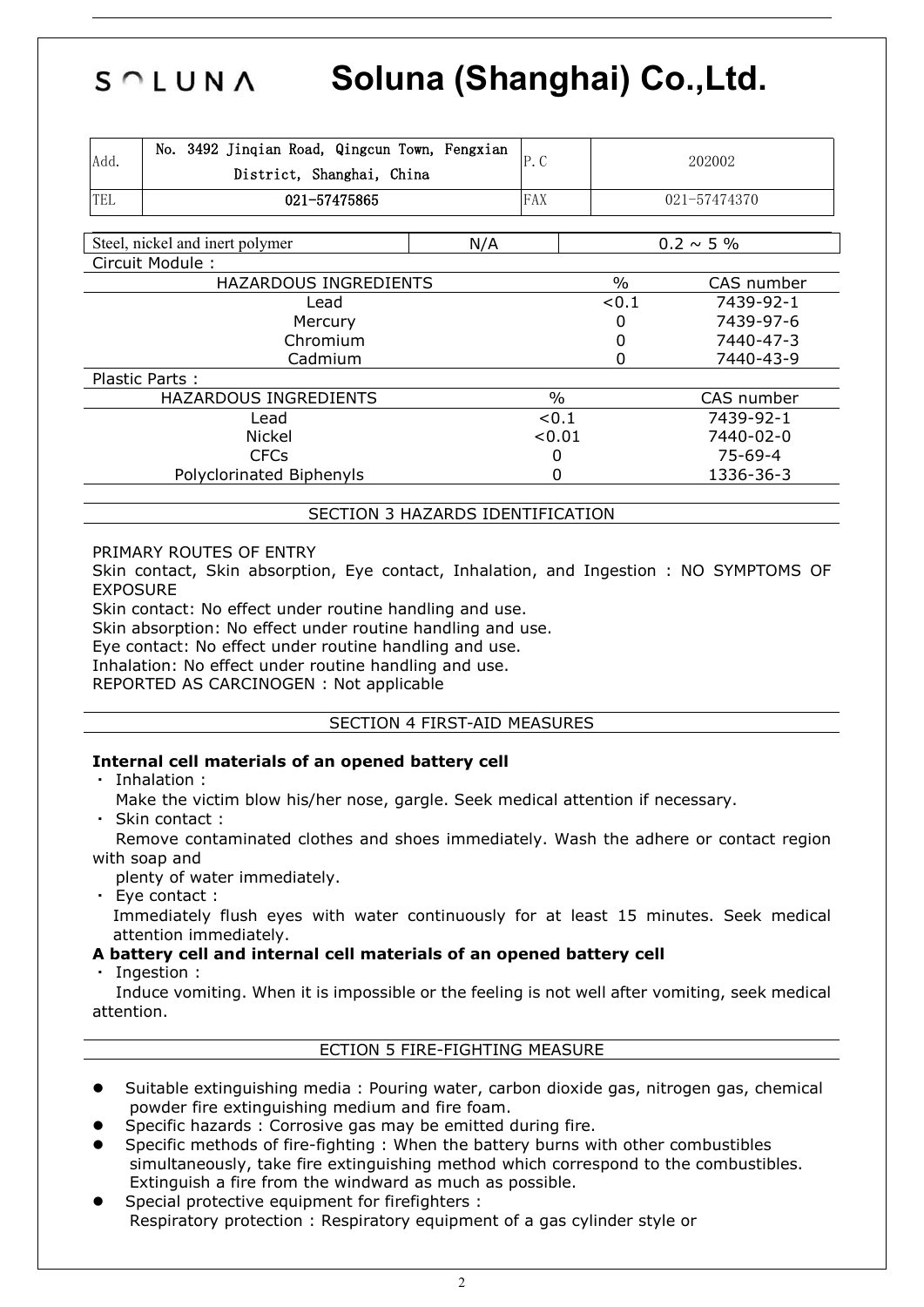# SOLUNA **Soluna (Shanghai) Co.,Ltd.**

| Add.       | No. 3492 Jinqian Road, Qingcun Town, Fengxian<br>District, Shanghai, China |     | 202002       |
|------------|----------------------------------------------------------------------------|-----|--------------|
| <b>TEL</b> | 021-57475865                                                               | FAX | 021-57474370 |

protection-against-dust mask

Hand protection : Protective gloves

Eye protection : Goggle or protective glasses designed to protect against liquid splashes Skin and body protection : Protective cloth

#### SECTION 6 ACCIDENTAL RELEASE MEASURES

Internal cell materials, such as electrolyte leaked from battery cell, are carefully dealt with according to the

followings.

- Personal precautions :
	- Remove leaked materials with protective equipment (protective glasses and protective gloves). Do not inhale the gas as much as possible. Moreover, avoid touching with as much as possible.
- Environmental precautions : Do not throw out into the environment.
- Method of cleaning up : The leaked solid is moved to a container. The leaked place is wiped off with dry cloth.<br>Prevention of secondary hazards : Avoid re-scattering. Do not bring the collected materials close

to fire.

|                     |                | SECTION 7 PERCAUTIONS FOR SAFE HANDLING AND USE                                                                                                                                     |
|---------------------|----------------|-------------------------------------------------------------------------------------------------------------------------------------------------------------------------------------|
| Storage             |                | Store in a cool, well-ventilated area. Do not expose to high<br>temperature $(60^{\circ}\text{C})$ .<br>Since short circuit can cause burn hazard or safety vent to open, do        |
| Handling            | $\ddot{\cdot}$ | not store with metal jewelry, metal covered tables, or metal belt.<br>Do not disassemble, crush or solder. Do not short + and -<br>terminals with a metal. Do not open the battery. |
| Charging            |                | Charge within the limits of $0^{\circ}$ to 45°C temperature. Charge with<br>specified charger designed for this battery.                                                            |
| Discharging         |                | Discharge within the limits of $-20^{\circ}$ to 60 $^{\circ}$ temperature.                                                                                                          |
| Battery Energy Rate | $\ddot{\cdot}$ | The battery capacity at shipment is 65-75 % of the full capacity.                                                                                                                   |
| Disposal            |                | Dispose in accordance with applicable federal, state and local<br>regulations.                                                                                                      |
| Warning             |                | Fire, Explosion, and Severe Burn Hazard. Do not Crush,<br>Disassemble, Heat Above $100^{\circ}C/212^{\circ}F$ , or Incinerate.                                                      |

SECTION 8 ECOLOGICAL INFORMATION

Persistence/degradability :

Since a battery cell and the internal materials remain in the environment, do not bury or throw out into the environment.

#### SECTION 9 PHYSICAL AND CHEMICAL PROPERTIES

 Appearance Physical state : Solid Form : Cylindrical Color : Metallic color (without tube)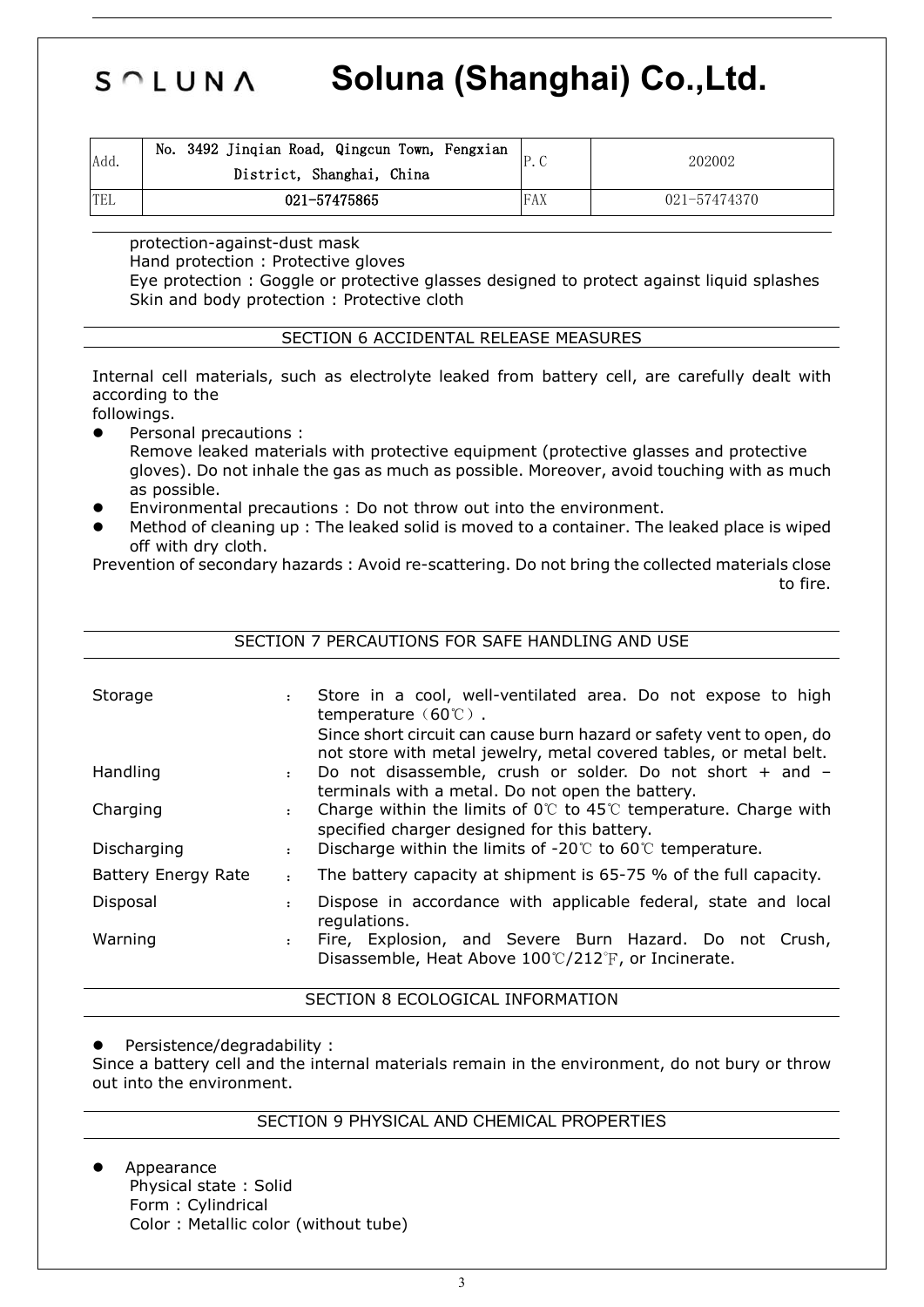# SOLUNA **Soluna (Shanghai) Co.,Ltd.**

| Add. | No.<br>3492 Jinqian Road, Qingcun Town, Fengxian<br>District, Shanghai, China |     | 202002       |
|------|-------------------------------------------------------------------------------|-----|--------------|
| 'TEL | 021-57475865                                                                  | FAX | 021-57474370 |

Odor : No odor

- pH : NA
- Specific temperatures/temperature ranges at which changes in physical state occur. There is no useful information for the product as a mixture.
- Flash point : NA
- Explosion properties : NA
- Density : NA
- Solubility ,with indication of the solvent(s) : Insoluble in water

#### SECTION 10 STABILITY AND REACTIVITY

- Stability : Stable under normal use
- Hazardous reactions occurring under specific conditions
- Conditions to avoid : When a battery cell is exposed to an external short-circuit, crushes, modification, high temperature above 100 degree C, it will be the cause of heat generation and ignition. Direct sunlight and high humidity.
- Materials to avoid : Conductive materials, water, seawater, strong oxidizers and strong acids.
- Hazardous decomposition products : Acrid or harmful gas is emitted during fire.

#### SECTION 11 TOXICOLOGICAL INFORMATION

This product does not elicit toxicological properties during routine handling and use.

| <b>NO</b><br>Sensitization: | Teratogenicity: NO | toxicity:<br>Reproductive | -NO<br>Acute toxicity: |  |
|-----------------------------|--------------------|---------------------------|------------------------|--|
|                             |                    | NO.                       |                        |  |
|                             |                    |                           |                        |  |

This product does not contain any kinds of the following substances and halogen-type flame retardants including Chlorine and Bromide type harmful flame retardants which are listed in Appendix of TCO documents and relevant international ECO requirements:

Polybromated Biphenyls (PBB) Polybromated Biphenyl Ethers (PBBE) Polybromated Biphenyl Oxides (PBBO)

Polybromated Diphenylethers (PBDE)

Polychlorinated Biphenyl (PCB)

Polychloronated Diphenylethers (PCDE)

Tetrabromphisphenol A (TBBPA)

Asbestos, Antimonytrioxide, Dioxine

None of the following substances will be exposed, leaked, or emitted during transportation, storage or any operation and any temperature condition:

Chlorinated Fluorohydrocarbon (FCKW) Acrylonitride Styrol Phenol Benzol Mercury of greater than 0.0001 wt% for alkaline battery Mercury of greater than 0.0005 wt% for other battery Cadmium, lead, and other harmful heavy metal Lithium ion batteries containing no more than 1.2g/cell and 1123.2g/battery pack Lithium ion cell, a watt-hour rating is not more than 11.2Wh and for lithium ion battery is not more than 10KWh.

And will comply with the regulation of 51 CFR (DOT regulation), International Air Transport Association (IATA), and Deuche Forschungsgemeinschaft (DFG) regarding concentrations of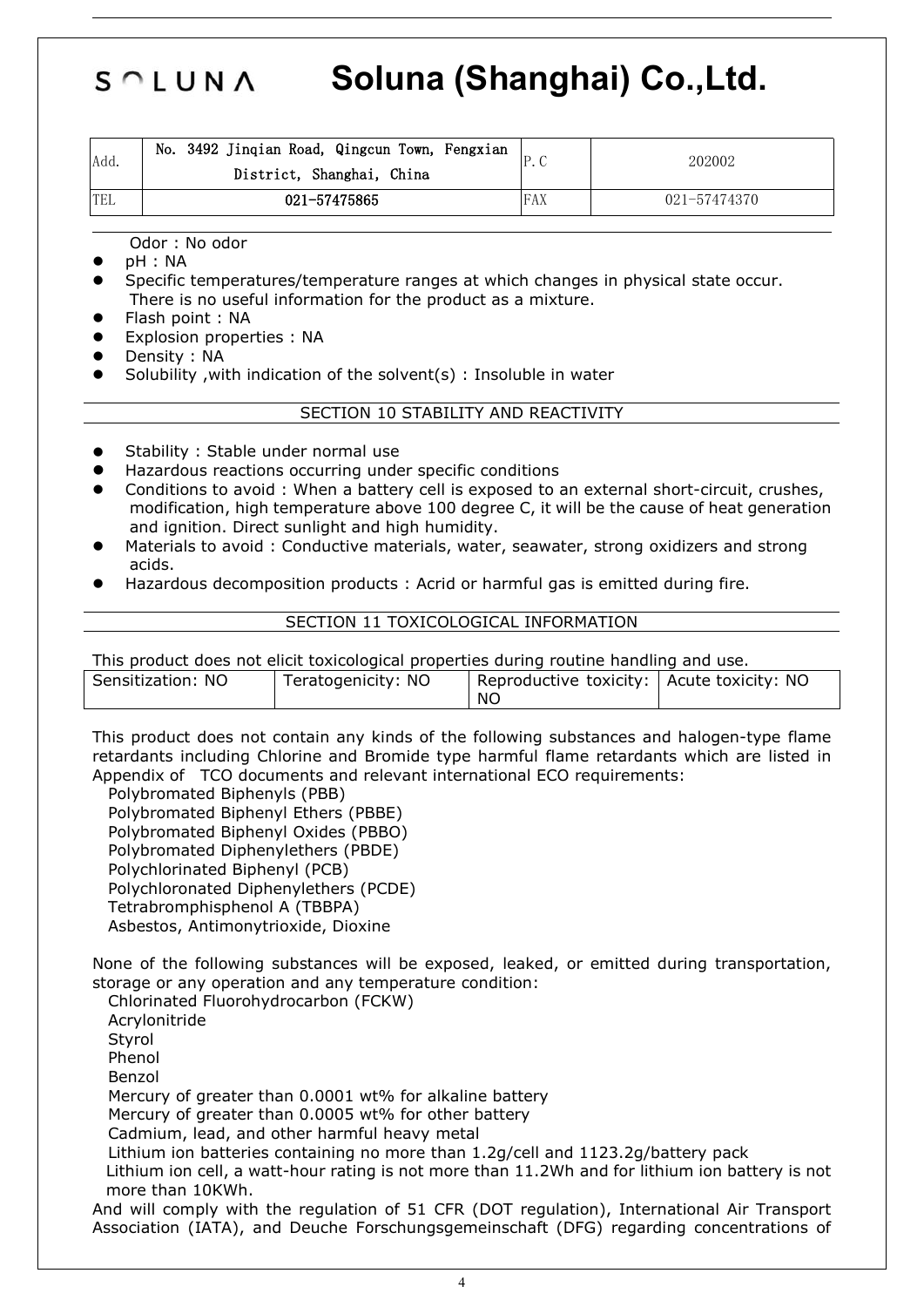### SOLUNA **Soluna (Shanghai) Co.,Ltd.**

| Add.       | No. 3492 Jinqian Road, Qingcun Town, Fengxian<br>District, Shanghai, China |             | 202002       |  |
|------------|----------------------------------------------------------------------------|-------------|--------------|--|
| <b>TEL</b> | 021-57475865                                                               | <b>IFAX</b> | 021-57474370 |  |

emitted substances.

If the cells are opened through misuse or damage, discard immediately. Internal components of cell are irritants and sensitizers.

#### SECTION 12 ECOLOGICAL INFORMATION

Some materials within the cell are bioaccumulative. Under normal conditions, these materials are

contained and pose no risk to persons or the surrounding environment.

#### SECTION 13 DISPOSAL CONSIDERATIONS

Recommended methods for safe and environmentally preferred disposal :

#### **Product(waste from residues)**

Do not throw out a used battery cell. Recycle it through the recycling company. **Contaminated packaging**

Neither a container nor packing is contaminated during normal use. When internal materials leaked from a battery cell contaminates, dispose as industrial wastes subject to special control.

#### SECTION 14 Transport information

- UN Number : UN 3480
- Proper Shipping Name : LITHIUM ION BATTERY
- Hazard class : 9
- Packing group : II

In the case of transportation, avoid exposure to high temperature and prevent the formation of any condensation. Take in a cargo of them without falling, dropping and breakage. Prevent collapse of cargo piles and wet by rain. The container must be handled carefully. Do not give shocks that result in a mark of hitting on a pack. Please refer to Section 7-HANDLING AND STORAGE also.

The Lithium Ion batteries are considered to be "Rechargeable batteries" and meet the requirements of transportation by the U.S. Department of Transportation(DOT), International Civil Aviation Administration(ICAO), International Air Transport Association(IATA) Dangerous Goods Regulations (60th Edition, Special Provision A88, A99, A154 and A164 and Section II of package instruction 965,966 or 967 for lithium ion batteries) and belong to non-dangerous goods.

#### SECTION 15 REGULATORY INFORMATION

Regulations specifically applicable to the product :

- The transport of the lithium batteries is regulated by the United Nations, "Model Regulations on Transport of Dangerous Goods".
- Lithium batteries are subject to shipping requirements exceptions under 51 CFR.
- Shipping of Lithium batteries in aircrafts are regulated by the International Civil Aviation Organization (ICAO) and the International Air Transport Association (IATA) requirements in Special Provision "A48".
- Shipping of lithium batteries on sea are regulated the International Maritime Dangerous Goods (IMDG) requirements of UN 3480. The internal component (thionyl chloride) is non-hazardous and under the criteria of the